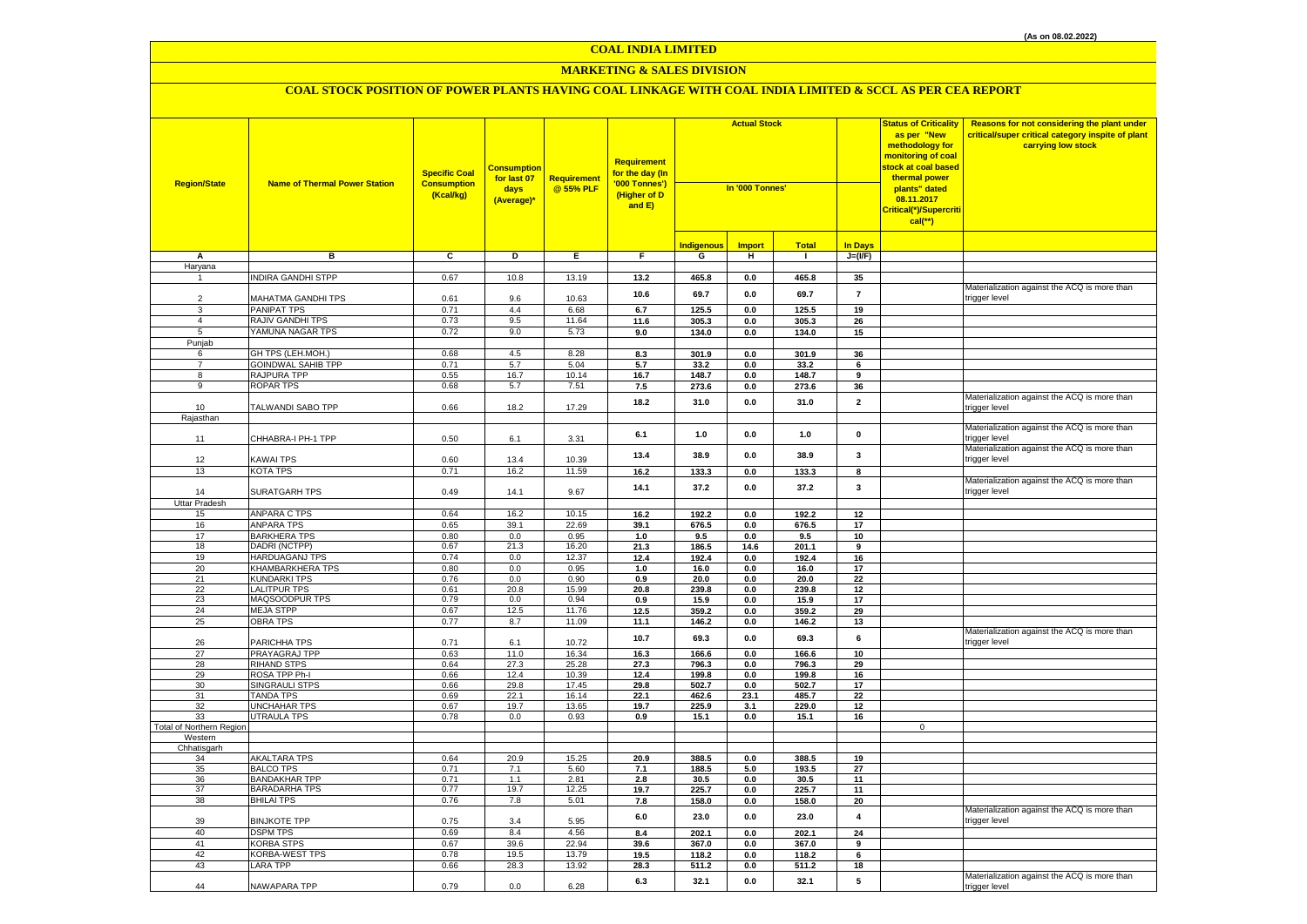### **MARKETING & SALES DIVISION**

| <b>Region/State</b>     | <b>Name of Thermal Power Station</b>    | <b>Specific Coal</b><br><b>Consumption</b><br>(Kcal/kg) | <u>Consumption</u><br>for last 07<br>days<br>(Average)* | <b>Requirement</b><br>@ 55% PLF | Requirement<br>for the day (In<br>'000 Tonnes')<br>(Higher of D<br>and E) | <b>Actual Stock</b><br>In '000 Tonnes' |               |              |                         | <b>Status of Criticality</b><br>as per "New<br>methodology for<br><mark>monitoring of coal</mark><br>stock at coal based<br>thermal power<br>plants" dated<br>08.11.2017<br>Critical(*)/Supercriti<br>$cal$ (**) | Reasons for not considering the plant under<br>critical/super critical category inspite of plant<br>carrying low stock |
|-------------------------|-----------------------------------------|---------------------------------------------------------|---------------------------------------------------------|---------------------------------|---------------------------------------------------------------------------|----------------------------------------|---------------|--------------|-------------------------|------------------------------------------------------------------------------------------------------------------------------------------------------------------------------------------------------------------|------------------------------------------------------------------------------------------------------------------------|
|                         |                                         |                                                         |                                                         |                                 |                                                                           | <b>Indigenous</b>                      | <b>Import</b> | <b>Total</b> | In Days                 |                                                                                                                                                                                                                  |                                                                                                                        |
| Α                       | в                                       | c                                                       | Þ                                                       | Ε.                              | F                                                                         | G                                      | н             | $\mathbf{L}$ | $J=(VF)$                |                                                                                                                                                                                                                  |                                                                                                                        |
|                         |                                         |                                                         |                                                         |                                 | 9.3                                                                       | 164.9                                  | 0.0           | 164.9        | 18                      |                                                                                                                                                                                                                  |                                                                                                                        |
| 45<br>46                | <b>PATHADI TPP</b><br><b>SIPAT STPS</b> | 0.65<br>0.68                                            | 9.3<br>31.6                                             | 5.18<br>26.62                   | 31.6                                                                      | 738.4                                  | 0.0           | 738.4        | 23                      |                                                                                                                                                                                                                  |                                                                                                                        |
|                         |                                         |                                                         |                                                         |                                 |                                                                           |                                        |               |              |                         |                                                                                                                                                                                                                  | Materialization against the ACQ is more than                                                                           |
| 47                      | TAMNAR TPP                              | 0.84                                                    | 32.2                                                    | 26.52                           | 32.2                                                                      | 78.5                                   | 0.0           | 78.5         | $\overline{\mathbf{2}}$ |                                                                                                                                                                                                                  | trigger level                                                                                                          |
|                         |                                         |                                                         |                                                         |                                 | 15.7                                                                      | 94.7                                   | 0.0           | 94.7         | 6                       |                                                                                                                                                                                                                  | Materialization against the ACQ is more than                                                                           |
| 48                      | <b>JCHPINDA TPP</b>                     | 0.75                                                    | 15.7                                                    | 14.22                           |                                                                           |                                        |               |              |                         |                                                                                                                                                                                                                  | trigger level                                                                                                          |
| Gujarat                 |                                         |                                                         |                                                         |                                 |                                                                           |                                        |               |              |                         |                                                                                                                                                                                                                  |                                                                                                                        |
| 49                      | <b>GANDHI NAGAR TPS</b>                 | 0.69                                                    | 8.7                                                     | 5.71                            | 8.7                                                                       | 75.5                                   | 0.0           | 75.5         | 9                       |                                                                                                                                                                                                                  |                                                                                                                        |
| 50                      | SABARMATI (D-F STATIONS)                | 0.57                                                    | 4.1                                                     | 2.74                            | 4.1                                                                       | 9.0                                    | 73.4          | 82.4         | $\overline{\mathbf{r}}$ |                                                                                                                                                                                                                  | Materialization against the ACQ is more than<br>trigger level                                                          |
|                         |                                         |                                                         |                                                         |                                 |                                                                           |                                        |               |              |                         |                                                                                                                                                                                                                  | Materialization against the ACQ is more than                                                                           |
| 51                      | UKAI TPS                                | 0.67                                                    | 11.9                                                    | 9.85                            | 11.9                                                                      | 75.7                                   | 0.0           | 75.7         | 6                       |                                                                                                                                                                                                                  | trigger level                                                                                                          |
|                         |                                         |                                                         |                                                         |                                 |                                                                           |                                        |               |              |                         |                                                                                                                                                                                                                  | Materialization against the ACQ is more than                                                                           |
| 52                      | <b>WANAKBORI TPS</b>                    | 0.67                                                    | 24.8                                                    | 20.22                           | 24.8                                                                      | 66.1                                   | 0.0           | 66.1         | 3                       |                                                                                                                                                                                                                  | trigger level                                                                                                          |
| Madhya Pradesh          |                                         |                                                         |                                                         |                                 |                                                                           |                                        |               |              |                         |                                                                                                                                                                                                                  |                                                                                                                        |
| 53                      | AMARKANTAK EXT TPS                      | 0.65                                                    | 3.0                                                     | 1.80                            | 3.0                                                                       | 26.1                                   | 0.0           | 26.1         | 9                       |                                                                                                                                                                                                                  |                                                                                                                        |
| 54                      | <b>ANUPPUR TPP</b>                      | 0.65                                                    | 13.0                                                    | 10.31                           | 13.0                                                                      | 223.0                                  | 0.0           | 223.0        | 17                      |                                                                                                                                                                                                                  |                                                                                                                        |
| 55                      | <b>BINA TPS</b>                         | 0.74                                                    | 2.6                                                     | 4.88                            | 4.9                                                                       | 102.6                                  | 0.0           | 102.6        | 21                      |                                                                                                                                                                                                                  |                                                                                                                        |
| 56                      | GADARWARA TPP                           | 0.66                                                    | 19.6                                                    | 13.93                           | 19.6                                                                      | 223.6                                  | 19.4          | 243.0        | 12                      |                                                                                                                                                                                                                  |                                                                                                                        |
| 57                      | KHARGONE STPP                           | 0.60<br>0.82                                            | 14.0<br>17.4                                            | 10.45<br>14.57                  | 14.0                                                                      | 164.9                                  | 0.0           | 164.9        | 12                      |                                                                                                                                                                                                                  | Non payment of dues                                                                                                    |
| 58<br>59                | SANJAY GANDHI TPS<br><b>SATPURA TPS</b> | 0.67                                                    | 7.0                                                     | 11.79                           | 17.4<br>11.8                                                              | 88.4<br>84.1                           | 0.0<br>0.0    | 88.4<br>84.1 | 5<br>$\overline{7}$     |                                                                                                                                                                                                                  | Non Payment of Dues                                                                                                    |
| 60                      | <b>SEIONI TPP</b>                       | 0.64                                                    | 7.9                                                     | 5.06                            | 7.9                                                                       | 186.8                                  | 0.0           | 186.8        | ${\bf 24}$              |                                                                                                                                                                                                                  |                                                                                                                        |
| 61                      | SHREE SINGAJI TPP                       | 0.71                                                    | 33.1                                                    | 23.50                           | 33.1                                                                      | 133.7                                  | 0.0           | 133.7        | 4                       |                                                                                                                                                                                                                  | Non Payment of Dues                                                                                                    |
| 62                      | <b>VINDHYACHAL STPS</b>                 | 0.69                                                    | 66.4                                                    | 43.60                           | 66.4                                                                      | 1277.0                                 | 0.0           | 1277.0       | 19                      |                                                                                                                                                                                                                  |                                                                                                                        |
| Maharashtra             |                                         |                                                         |                                                         |                                 |                                                                           |                                        |               |              |                         |                                                                                                                                                                                                                  |                                                                                                                        |
|                         |                                         |                                                         |                                                         |                                 |                                                                           |                                        |               |              |                         |                                                                                                                                                                                                                  | Materialization against the ACQ is more than                                                                           |
| 63                      | AMRAVATI TPS                            | 0.62                                                    | 19.8                                                    | 11.07                           | 19.8                                                                      | 30.5                                   | $0.0\,$       | 30.5         | $\mathbf{2}$            |                                                                                                                                                                                                                  | trigger level                                                                                                          |
| 64                      | <b>BHUSAWAL TPS</b>                     | 0.72                                                    | 11.2                                                    | 11.44                           | 11.4                                                                      | 58.2                                   | 0.0           | 58.2         | $\overline{\mathbf{5}}$ |                                                                                                                                                                                                                  | Non payment of dues                                                                                                    |
| 65                      | <b>BUTIBORI TPP</b>                     | 0.67                                                    | 0.0                                                     | 5.31                            | 5.3                                                                       | 59.7                                   | 0.0           | 59.7         | 11                      |                                                                                                                                                                                                                  |                                                                                                                        |
| 66                      | CHANDRAPUR(MAHARASHTRA) STPS            | 0.78                                                    | 36.9                                                    | 30.17                           | 36.9                                                                      | 103.2                                  | 0.0           | 103.2        | 3                       |                                                                                                                                                                                                                  | Non payment of dues                                                                                                    |
|                         |                                         |                                                         |                                                         |                                 | 5.8                                                                       | $1.3$                                  | 0.0           | 1.3          | $\pmb{0}$               |                                                                                                                                                                                                                  | Materialization against the ACQ is more than                                                                           |
| 67                      | DAHANU TPS                              | 0.62                                                    | 5.8                                                     | 4.09                            |                                                                           |                                        |               |              |                         |                                                                                                                                                                                                                  | trigger level                                                                                                          |
| 68                      | DHARIWAL TPP                            | 0.67                                                    | 8.3                                                     | 5.34                            | 8.3                                                                       | 17.1                                   | 0.0           | 17.1         | $\mathbf{2}$            |                                                                                                                                                                                                                  | Materialization against the ACQ is more than<br>trigger level                                                          |
|                         |                                         |                                                         |                                                         |                                 |                                                                           |                                        |               |              |                         |                                                                                                                                                                                                                  | Materialization against the ACQ is more than                                                                           |
| 69                      | <b>GMR WARORA TPS</b>                   | 0.67                                                    | 8.7                                                     | 5.29                            | 8.7                                                                       | 4.5                                    | 0.0           | 4.5          | $\mathbf{1}$            |                                                                                                                                                                                                                  | trigger level                                                                                                          |
| 70                      | KHAPARKHEDA TPS                         | 0.89                                                    | 16.9                                                    | 15.72                           | 16.9                                                                      | 323.5                                  | 0.0           | 323.5        | 19                      |                                                                                                                                                                                                                  |                                                                                                                        |
| 71                      | <b>KORADI TPS</b>                       | 0.76                                                    | 31.3                                                    | 22.08                           | 31.3                                                                      | 131.7                                  | 0.0           | 131.7        | 4                       |                                                                                                                                                                                                                  | Non payment of dues                                                                                                    |
| 72                      | <b>MAUDA TPS</b>                        | 0.70                                                    | 23.8                                                    | 21.29                           | 23.8                                                                      | 596.0                                  | 4.2           | 600.2        | 25                      |                                                                                                                                                                                                                  |                                                                                                                        |
| 73                      | <b>NASIK TPS</b>                        | 0.81                                                    | 4.9                                                     | 6.72                            | 6.7                                                                       | 14.7                                   | 0.0           | 14.7         | $\overline{2}$          |                                                                                                                                                                                                                  | Non payment of dues                                                                                                    |
| 74                      | PARAS TPS                               | 0.74                                                    | 6.9                                                     | 4.90                            | 6.9                                                                       | 26.6                                   | 0.0           | 26.6         | 4                       |                                                                                                                                                                                                                  | Non payment of dues                                                                                                    |
| 75                      | PARLI TPS                               | 0.67                                                    | 7.0                                                     | 6.65                            | 7.0                                                                       | 12.3                                   | 0.0           | 12.3         | $\overline{\mathbf{2}}$ |                                                                                                                                                                                                                  | Non payment of dues                                                                                                    |
| 76                      | <b>SOLAPUR STPS</b>                     | 0.56                                                    | 13.7                                                    | 9.73                            | 13.7                                                                      | 161.8                                  | 1.2           | 163.0        | 12                      |                                                                                                                                                                                                                  | Materialization against the ACQ is more than                                                                           |
| 77                      | <b>TIRORA TPS</b>                       | 0.66                                                    | 44.2                                                    | 28.73                           | 44.2                                                                      | 108.0                                  | 0.0           | 108.0        | $\overline{\mathbf{2}}$ |                                                                                                                                                                                                                  | trigger level                                                                                                          |
| 78                      | WARDHA WARORA TPP                       | 0.66                                                    | 4.9                                                     | 4.71                            | 4.9                                                                       | 95.5                                   | 0.0           | 95.5         | 20                      |                                                                                                                                                                                                                  |                                                                                                                        |
| Total of Western Region |                                         |                                                         |                                                         |                                 |                                                                           |                                        |               |              |                         | $\mathbf{0}$                                                                                                                                                                                                     |                                                                                                                        |
| Southern                |                                         |                                                         |                                                         |                                 |                                                                           |                                        |               |              |                         |                                                                                                                                                                                                                  |                                                                                                                        |
| Andhra Pradesh          |                                         |                                                         |                                                         |                                 |                                                                           |                                        |               |              |                         |                                                                                                                                                                                                                  |                                                                                                                        |
|                         |                                         |                                                         |                                                         |                                 | 13.8                                                                      | 71.8                                   | 0.0           | 71.8         | 5                       |                                                                                                                                                                                                                  | Materialization against the ACQ is more than                                                                           |
| 79                      | DAMODARAM SANJEEVAIAH TPS               | 0.66                                                    | 12.5                                                    | 13.85                           |                                                                           |                                        |               |              |                         |                                                                                                                                                                                                                  | trigger level                                                                                                          |
| 80<br>81                | Dr. N.TATA RAO TPS<br>PAINAMPURAM TPP   | 0.77                                                    | 23.2<br>16.4                                            | 17.90<br>10.21                  | 23.2                                                                      | 142.7                                  | 0.0           | 142.7        | 6                       |                                                                                                                                                                                                                  |                                                                                                                        |
|                         |                                         | 0.59                                                    |                                                         |                                 | 16.4                                                                      | 169.4                                  | 42.3          | 211.6        | 13                      |                                                                                                                                                                                                                  | Materialization against the ACQ is more than                                                                           |
| 82                      | RAYALASEEMA TPS                         | 0.76                                                    | 20.1                                                    | 16.60                           | 20.1                                                                      | 30.5                                   | 0.0           | 30.5         | $\mathbf 2$             |                                                                                                                                                                                                                  | trigger level                                                                                                          |
| 83                      | <b>SIMHADRI</b>                         | 0.78                                                    | 28.9                                                    | 20.54                           | 28.9                                                                      | 303.5                                  | 0.0           | 303.5        | 10                      |                                                                                                                                                                                                                  |                                                                                                                        |
| 84                      | <b>SGPL TPP</b>                         | 0.53                                                    | 11.7                                                    | 9.26                            | 11.7                                                                      | 46.4                                   | 85.7          | 132.0        | 11                      |                                                                                                                                                                                                                  |                                                                                                                        |
| 85                      | <b>VIZAG TPP</b>                        | 0.67                                                    | 11.9                                                    | 9.20                            | 11.9                                                                      | 68.7                                   | 0.0           | 68.7         | <b>R</b>                |                                                                                                                                                                                                                  |                                                                                                                        |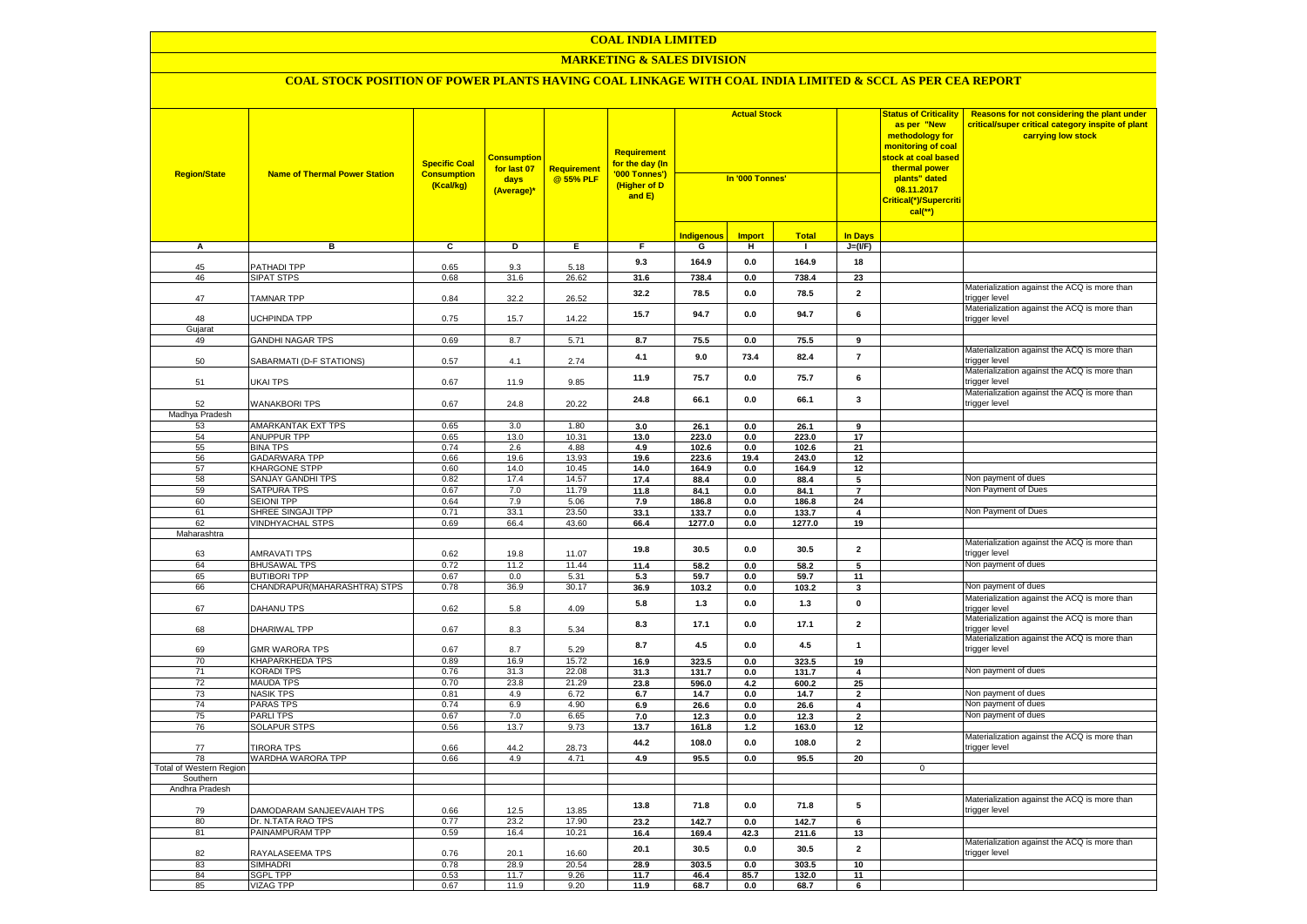# **MARKETING & SALES DIVISION**

| <b>Region/State</b>             | <b>Name of Thermal Power Station</b> | <b>Specific Coal</b><br><b>Consumption</b><br>(Kcal/kg) | <mark>Consumption</mark><br>for last 07<br>days<br>(Average)* | Requirement<br>@ 55% PLF | Requirement<br>for the day (In<br>'000 Tonnes')<br>(Higher of D<br>and E) | <b>Actual Stock</b><br>In '000 Tonnes' |               | <b>Status of Criticality</b><br>as per "New<br>methodology for<br>monitoring of coal<br><mark>stock at coal based</mark><br>thermal power<br>plants" dated<br>08.11.2017<br>Critical(*)/Supercriti<br>$cal(**)$ |                         | Reasons for not considering the plant under<br>critical/super critical category inspite of plant<br>carrying low stock |                                                               |
|---------------------------------|--------------------------------------|---------------------------------------------------------|---------------------------------------------------------------|--------------------------|---------------------------------------------------------------------------|----------------------------------------|---------------|-----------------------------------------------------------------------------------------------------------------------------------------------------------------------------------------------------------------|-------------------------|------------------------------------------------------------------------------------------------------------------------|---------------------------------------------------------------|
|                                 |                                      |                                                         |                                                               |                          |                                                                           | <b>Indigenous</b>                      | <b>Import</b> | <b>Total</b>                                                                                                                                                                                                    | <b>In Days</b>          |                                                                                                                        |                                                               |
| Α                               | в                                    | c                                                       | D                                                             | Е                        | F.                                                                        | G                                      | н             | $\blacksquare$                                                                                                                                                                                                  | $J=(VF)$                |                                                                                                                        |                                                               |
| Karnataka                       |                                      |                                                         |                                                               |                          |                                                                           |                                        |               |                                                                                                                                                                                                                 |                         |                                                                                                                        | Materialization against the ACQ is more than                  |
| 86                              | <b>BELLARY TPS</b>                   | 0.63                                                    | 7.2                                                           | 14.23                    | 14.2                                                                      | 21.3                                   | 0.0           | 21.3                                                                                                                                                                                                            | $\overline{1}$          |                                                                                                                        | trigger level                                                 |
|                                 |                                      |                                                         |                                                               |                          | 20.7                                                                      | 137.4                                  | 0.0           | 137.4                                                                                                                                                                                                           | $\overline{7}$          |                                                                                                                        | Materialization against the ACQ is more than                  |
| 87                              | KUDGI STPP                           | 0.63                                                    | 20.7                                                          | 19.90                    |                                                                           |                                        |               |                                                                                                                                                                                                                 |                         |                                                                                                                        | trigger level                                                 |
| 88                              | RAICHUR TPS                          | 0.66                                                    | 19.7                                                          | 14.98                    | 19.7                                                                      | 82.1                                   | 0.0           | 82.1                                                                                                                                                                                                            | 4                       |                                                                                                                        | Materialization against the ACQ is more than<br>trigger level |
|                                 |                                      |                                                         |                                                               |                          |                                                                           |                                        |               |                                                                                                                                                                                                                 |                         |                                                                                                                        | Materialization against the ACQ is more than                  |
| 89                              | YERMARUS TPP                         | 0.62                                                    | 8.7                                                           | 13.09                    | 13.1                                                                      | 77.3                                   | 0.0           | 77.3                                                                                                                                                                                                            | 6                       |                                                                                                                        | trigger level                                                 |
| <b>Tamil Nadu</b>               |                                      |                                                         |                                                               |                          |                                                                           |                                        |               |                                                                                                                                                                                                                 |                         |                                                                                                                        |                                                               |
|                                 |                                      |                                                         |                                                               |                          | 15.3                                                                      | 41.3                                   | 0.0           | 41.3                                                                                                                                                                                                            | 3                       |                                                                                                                        | Materialization against the ACQ is more than                  |
| 90                              | METTUR TPS                           | 0.81                                                    | 15.3                                                          | 8.98                     |                                                                           |                                        |               |                                                                                                                                                                                                                 |                         |                                                                                                                        | trigger level                                                 |
| 91                              | METTUR TPS - II                      | 0.78                                                    | 6.3                                                           | 6.16                     | 6.3                                                                       | 60.4                                   | 0.0           | 60.4                                                                                                                                                                                                            | 10                      |                                                                                                                        | Materialization against the ACQ is more than<br>trigger level |
|                                 |                                      |                                                         |                                                               |                          |                                                                           |                                        |               |                                                                                                                                                                                                                 |                         |                                                                                                                        | Materialization against the ACQ is more than                  |
| 92                              | NORTH CHENNAI TPS                    | 0.82                                                    | 32.7                                                          | 19.78                    | 32.7                                                                      | 160.6                                  | 0.0           | 160.6                                                                                                                                                                                                           | 5                       |                                                                                                                        | trigger level                                                 |
|                                 |                                      |                                                         |                                                               |                          | 16.0                                                                      | 114.6                                  | 0.0           | 114.6                                                                                                                                                                                                           | $\bf 7$                 |                                                                                                                        | Materialization against the ACQ is more than                  |
| 93                              | <b>TUTICORIN TPS</b>                 | 0.96                                                    | 16.0                                                          | 13.31                    |                                                                           |                                        |               |                                                                                                                                                                                                                 |                         |                                                                                                                        | trigger level                                                 |
| 94                              | <b>VALLUR TPP</b>                    | 0.72                                                    |                                                               | 14.26                    | 20.4                                                                      | 131.6                                  | 0.0           | 131.6                                                                                                                                                                                                           | 6                       |                                                                                                                        | Materialization against the ACQ is more than                  |
| Telangana                       |                                      |                                                         | 20.4                                                          |                          |                                                                           |                                        |               |                                                                                                                                                                                                                 |                         |                                                                                                                        | trigger level                                                 |
| 95                              | <b>BHADRADRI TPP</b>                 | 0.69                                                    | 13.6                                                          | 9.83                     | 13.6                                                                      | 118.5                                  | 0.0           | 118.5                                                                                                                                                                                                           | 9                       |                                                                                                                        |                                                               |
| 96                              | <b>KAKATIYA TPS</b>                  | 0.57                                                    | 13.0                                                          | 8.33                     | 13.0                                                                      | 215.8                                  | 0.0           | 215.8                                                                                                                                                                                                           | 17                      |                                                                                                                        |                                                               |
| 97                              | <b>KOTHAGUDEM TPS (NEW)</b>          | 0.64                                                    | 14.3                                                          | 8.46                     | 14.3                                                                      | 118.3                                  | 0.0           | 118.3                                                                                                                                                                                                           | 8                       |                                                                                                                        |                                                               |
| 98                              | KOTHAGUDEM TPS (STAGE-7)             | 0.50                                                    | 8.8                                                           | 5.23                     | 8.8                                                                       | 147.6                                  | 0.0           | 147.6                                                                                                                                                                                                           | 17                      |                                                                                                                        |                                                               |
| 99                              | RAMAGUNDEM STPS                      | 0.62                                                    | 27.9                                                          | 21.33                    | 27.9                                                                      | 456.6                                  | 0.0           | 456.6                                                                                                                                                                                                           | 16                      |                                                                                                                        |                                                               |
| 100                             | RAMAGUNDEM-B TPS                     | 0.77                                                    | 0.8                                                           | 0.63                     | 0.8                                                                       | 12.5                                   | 0.0           | 12.5                                                                                                                                                                                                            | 15                      |                                                                                                                        |                                                               |
| 101                             | SINGARENI TPP                        | 0.58                                                    | 14.3                                                          | 9.12                     | 14.3                                                                      | 129.6                                  | 0.0           | 129.6                                                                                                                                                                                                           | 9                       |                                                                                                                        |                                                               |
| <b>Total of Southern Regior</b> |                                      |                                                         |                                                               |                          |                                                                           |                                        |               |                                                                                                                                                                                                                 |                         | $\mathbf 0$                                                                                                            |                                                               |
| Eastern                         |                                      |                                                         |                                                               |                          |                                                                           |                                        |               |                                                                                                                                                                                                                 |                         |                                                                                                                        |                                                               |
| Bihar                           |                                      |                                                         |                                                               |                          |                                                                           |                                        |               |                                                                                                                                                                                                                 |                         |                                                                                                                        |                                                               |
|                                 |                                      |                                                         |                                                               |                          | 5.9                                                                       | 56.2                                   | 0.0           | 56.2                                                                                                                                                                                                            | 10                      |                                                                                                                        | Materialization against the ACQ is more than                  |
| 102<br>103                      | <b>BARAUNI TPS</b><br><b>BARH I</b>  | 0.63<br>0.67                                            | 5.9<br>6.9                                                    | 5.90<br>5.84             | 6.9                                                                       | 100.8                                  |               | 100.8                                                                                                                                                                                                           | 15                      |                                                                                                                        | trigger level                                                 |
| 104                             | <b>BARH II</b>                       | 0.67                                                    | 13.8                                                          | 11.67                    | 13.8                                                                      | 201.5                                  | 0.0<br>0.0    | 201.5                                                                                                                                                                                                           | 15                      |                                                                                                                        |                                                               |
|                                 |                                      |                                                         |                                                               |                          |                                                                           |                                        |               |                                                                                                                                                                                                                 |                         |                                                                                                                        | Materialization against the ACQ is more than                  |
| 105                             | KAHALGAON TPS                        | 0.80                                                    | 34.1                                                          | 24.62                    | 34.1                                                                      | 71.4                                   | 0.0           | 71.4                                                                                                                                                                                                            | $\overline{2}$          |                                                                                                                        | trigger level                                                 |
|                                 |                                      |                                                         |                                                               |                          | 6.5                                                                       | 15.9                                   | 0.0           | 15.9                                                                                                                                                                                                            | $\overline{\mathbf{2}}$ |                                                                                                                        | Materialization against the ACQ is more than                  |
| 106                             | MUZAFFARPUR TPS                      | 0.77                                                    | 6.5                                                           | 3.95                     |                                                                           |                                        |               |                                                                                                                                                                                                                 |                         |                                                                                                                        | trigger level                                                 |
| 107                             | <b>NABINAGAR STPP</b>                | 0.58                                                    | 17.2                                                          | 10.14                    | 17.2                                                                      | 335.3                                  | 0.0           | 335.3                                                                                                                                                                                                           | 19                      |                                                                                                                        |                                                               |
| 108                             | <b>NABINAGAR TPP</b>                 | 0.69                                                    | 12.1                                                          | 9.06                     | 12.1                                                                      | 111.7                                  | 0.0           | 111.7                                                                                                                                                                                                           | 9                       |                                                                                                                        |                                                               |
| Jharkhand                       |                                      |                                                         |                                                               |                          |                                                                           |                                        |               |                                                                                                                                                                                                                 |                         |                                                                                                                        |                                                               |
| 109                             | BOKARO TPS `A` EXP                   | 0.57                                                    | 5.7                                                           | 3.78                     | 5.7                                                                       | 93.6                                   | 0.0           | 93.6                                                                                                                                                                                                            | 16                      |                                                                                                                        |                                                               |
| 110                             | CHANDRAPURA(DVC) TPS                 | 0.61                                                    | 6.7                                                           | 4.06                     | 6.7                                                                       | 106.9                                  | 0.0           | 106.9                                                                                                                                                                                                           | 16                      |                                                                                                                        |                                                               |
| 111<br>112                      | <b>JOJOBERA TPS</b>                  | 0.69                                                    | 3.1<br>11.6                                                   | 2.18<br>8.23             | 3.1                                                                       | 92.6                                   | 0.0           | 92.6                                                                                                                                                                                                            | 30                      |                                                                                                                        |                                                               |
|                                 | KODARMA TPP                          | 0.62                                                    |                                                               |                          | 11.6                                                                      | 112.3                                  | 0.0           | 112.3                                                                                                                                                                                                           | 10                      |                                                                                                                        | Materialization against the ACQ is more than                  |
| 113                             | MAHADEV PRASAD STPP                  | 0.70                                                    | 7.0                                                           | 5.01                     | 7.0                                                                       | 2.7                                    | 0.0           | 2.7                                                                                                                                                                                                             | $\mathbf{0}$            |                                                                                                                        | trigger level                                                 |
| 114                             | MAITHON RB TPP                       | 0.64                                                    | 11.8                                                          | 8.89                     | 11.8                                                                      | 181.0                                  | 0.0           | 181.0                                                                                                                                                                                                           | 15                      |                                                                                                                        |                                                               |
| 115                             | <b>TENUGHAT TPS</b>                  | 0.75                                                    | 5.4                                                           | 4.16                     | 5.4                                                                       | 51.0                                   | 0.0           | 51.0                                                                                                                                                                                                            | 9                       |                                                                                                                        |                                                               |
| Odisha                          |                                      |                                                         |                                                               |                          |                                                                           |                                        |               |                                                                                                                                                                                                                 |                         |                                                                                                                        |                                                               |
| 116                             | DARLIPALI STPS                       | 0.71                                                    | 16.3                                                          | 14.95                    | 16.3                                                                      | 431.3                                  | 0.0           | 431.3                                                                                                                                                                                                           | 26                      |                                                                                                                        |                                                               |
| 117                             | DERANG TPP                           | 0.70                                                    | 18.4                                                          | 11.10                    | 18.4                                                                      | 1000.1                                 | $0.0\,$       | 1000.1                                                                                                                                                                                                          | 54                      |                                                                                                                        |                                                               |
| 118                             | <b>B VALLEY TPS</b>                  | 0.83                                                    | 25.5                                                          | 19.16                    | 25.5                                                                      | 383.3                                  | $0.0\,$       | 383.3                                                                                                                                                                                                           | 15                      |                                                                                                                        |                                                               |
|                                 |                                      | 0.72                                                    |                                                               |                          | 14.3                                                                      | 43.0                                   | $0.0\,$       | 43.0                                                                                                                                                                                                            | $\mathbf 3$             |                                                                                                                        | Materialization against the ACQ is more than                  |
| 119                             | <b>KAMALANGA TPS</b>                 |                                                         | 14.3                                                          | 10.02                    |                                                                           |                                        |               |                                                                                                                                                                                                                 |                         |                                                                                                                        | trigger level<br>Materialization against the ACQ is more than |
| 120                             | <b>/EDANTA TPP</b>                   | 0.76                                                    | 0.0                                                           | 6.02                     | 6.0                                                                       | 0.0                                    | 0.0           | 0.0                                                                                                                                                                                                             | $\mathbf{0}$            |                                                                                                                        | trigger level                                                 |
| 121                             | <b>TALCHER STPS</b>                  | 0.79                                                    | 45.6                                                          | 31.43                    | 45.6                                                                      | 851.4                                  | 8.3           | 859.7                                                                                                                                                                                                           | 19                      |                                                                                                                        |                                                               |
| West Bengal                     |                                      |                                                         |                                                               |                          |                                                                           |                                        |               |                                                                                                                                                                                                                 |                         |                                                                                                                        |                                                               |
| 122                             | <b>BAKRESWAR TPS</b>                 | 0.62                                                    | 15.6                                                          | 8.61                     | 15.6                                                                      | 56.6                                   | 0.0           | 56.6                                                                                                                                                                                                            | $\overline{\mathbf{4}}$ |                                                                                                                        | Non payment of dues                                           |